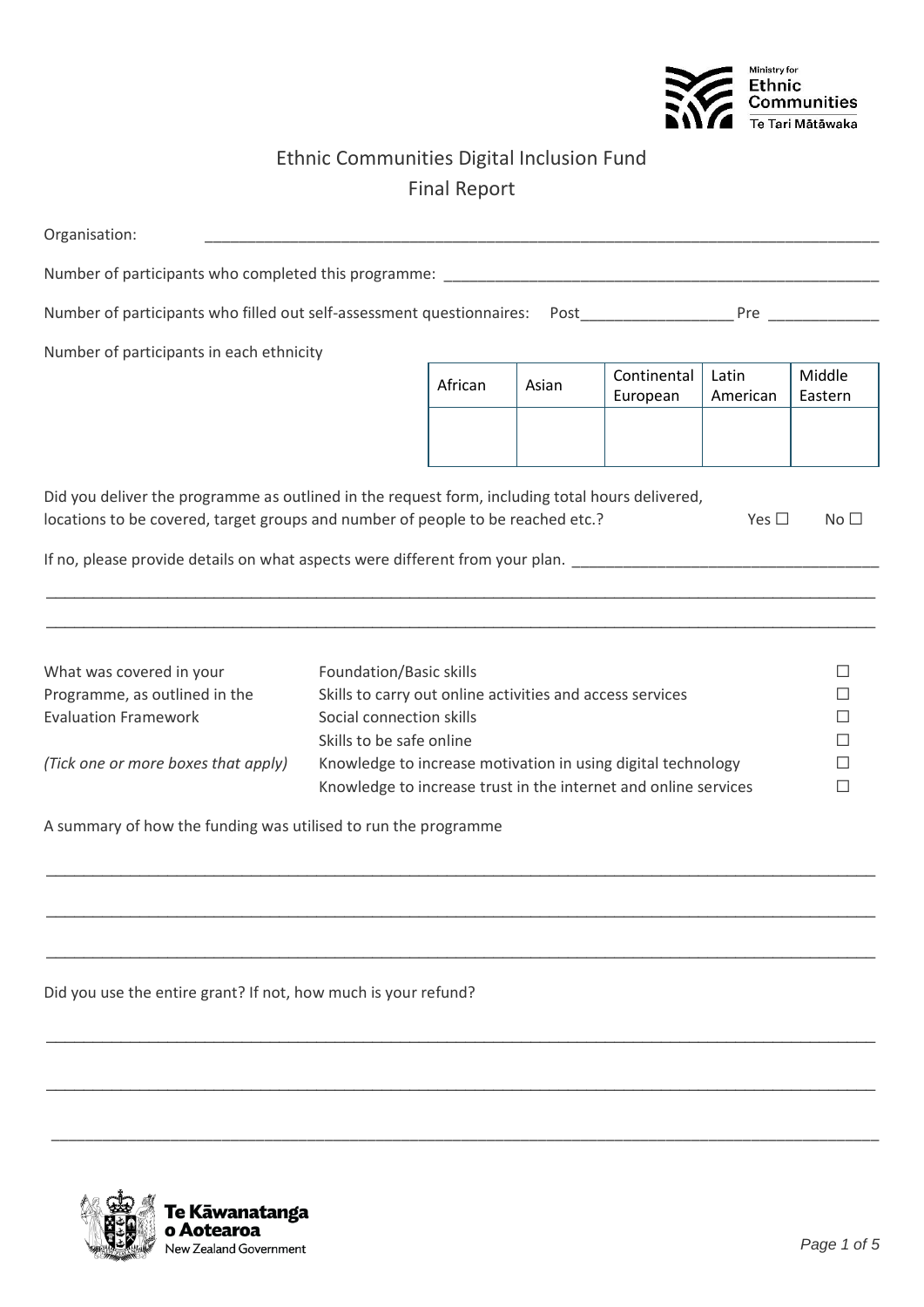Any success or good news stories *(optional)*

### **Foundation/Basic skills**

*(skip this section if all participants already had foundation skills before the programme)*

| <b>Skills</b>                                                | No of        | Percentage of   | Indicate N/A if |
|--------------------------------------------------------------|--------------|-----------------|-----------------|
|                                                              | participants | participants    | not covered in  |
|                                                              | who improved | who didn't have | your            |
|                                                              | each skill   | this skill      | programme       |
| I can turn on a device and log in to any accounts/profiles I |              |                 |                 |
| have                                                         |              |                 |                 |
| I can connect a device to a Wi-Fi network                    |              |                 |                 |
| I can find and open different applications (App) or          |              |                 |                 |
| programmes on a device                                       |              |                 |                 |
| I can use the different menu settings on a device to make it |              |                 |                 |
| easier to use (for example change the font size to make it   |              |                 |                 |
| easier to read)                                              |              |                 |                 |
| I can organise my information using files and folders        |              |                 |                 |
| I can use bookmarks to save and retrieve websites and        |              |                 |                 |
| information                                                  |              |                 |                 |

\_\_\_\_\_\_\_\_\_\_\_\_\_\_\_\_\_\_\_\_\_\_\_\_\_\_\_\_\_\_\_\_\_\_\_\_\_\_\_\_\_\_\_\_\_\_\_\_\_\_\_\_\_\_\_\_\_\_\_\_\_\_\_\_\_\_\_\_\_\_\_\_\_\_\_\_\_\_\_\_\_\_\_\_\_\_\_\_\_

 $\_$  , and the set of the set of the set of the set of the set of the set of the set of the set of the set of the set of the set of the set of the set of the set of the set of the set of the set of the set of the set of th

\_\_\_\_\_\_\_\_\_\_\_\_\_\_\_\_\_\_\_\_\_\_\_\_\_\_\_\_\_\_\_\_\_\_\_\_\_\_\_\_\_\_\_\_\_\_\_\_\_\_\_\_\_\_\_\_\_\_\_\_\_\_\_\_\_\_\_\_\_\_\_\_\_\_\_\_\_\_\_\_\_\_\_\_\_\_\_\_\_\_\_\_\_\_\_\_\_

 $\_$  , and the set of the set of the set of the set of the set of the set of the set of the set of the set of the set of the set of the set of the set of the set of the set of the set of the set of the set of the set of th

 $\_$  , and the set of the set of the set of the set of the set of the set of the set of the set of the set of the set of the set of the set of the set of the set of the set of the set of the set of the set of the set of th

\_\_\_\_\_\_\_\_\_\_\_\_\_\_\_\_\_\_\_\_\_\_\_\_\_\_\_\_\_\_\_\_\_\_\_\_\_\_\_\_\_\_\_\_\_\_\_\_\_\_\_\_\_\_\_\_\_\_\_\_\_\_\_\_\_\_\_\_\_\_\_\_\_\_\_\_\_\_\_\_\_\_\_\_\_\_\_\_\_\_\_\_\_\_\_\_\_

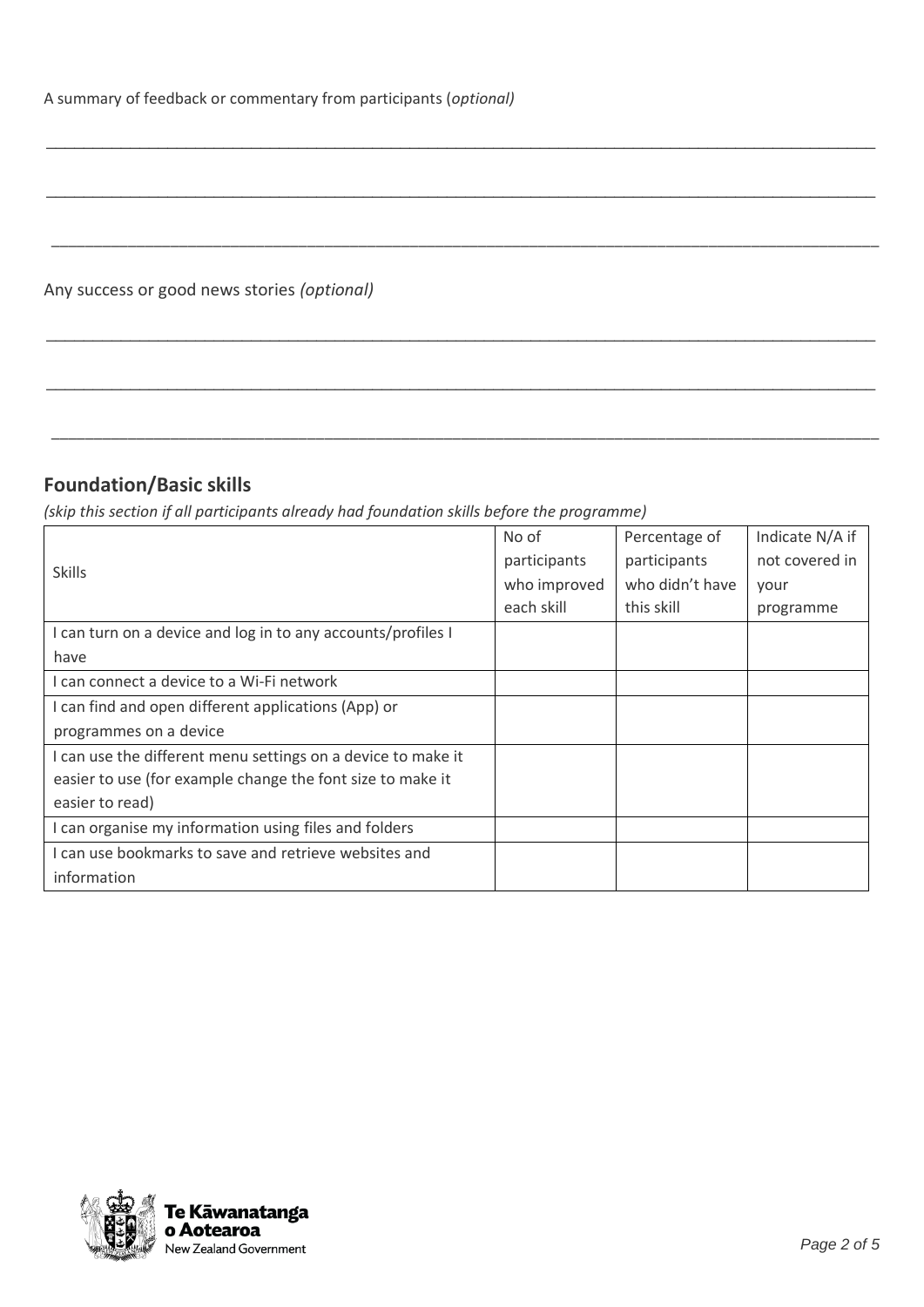# **Skills to carry out online activities and services**

| <b>Skills</b>                                                  | No of        | Percentage of   | Indicate N/A if |
|----------------------------------------------------------------|--------------|-----------------|-----------------|
|                                                                | participants | participants    | not covered in  |
|                                                                | who improved | who didn't have | your            |
|                                                                | each skill   | this skill      | programme       |
| I can manage my money and transactions online securely, via    |              |                 |                 |
| websites or apps (for example bank account)                    |              |                 |                 |
| I can buy and/or sell goods or services online                 |              |                 |                 |
| I can access and register services online including filling in |              |                 |                 |
| forms, especially government services                          |              |                 |                 |
| I can access and manage health services online (for example    |              |                 |                 |
| booking appointments or online consultation)                   |              |                 |                 |
| I can use the Internet to find information that helps me solve |              |                 |                 |
| problems for example use search engines                        |              |                 |                 |
| I can use online tutorials, web chat, Frequently Asked         |              |                 |                 |
| Questions (FAQs) and forums to solve problems                  |              |                 |                 |

#### **Social connection skills**

| <b>Skills</b>                                                  | No of        | Percentage of   | Indicate N/A if |
|----------------------------------------------------------------|--------------|-----------------|-----------------|
|                                                                | participants | participants    | not covered in  |
|                                                                | who improved | who didn't have | vour            |
|                                                                | each skill   | this skill      | programme       |
| I can communicate with others digitally (for example email, or |              |                 |                 |
| Messenger)                                                     |              |                 |                 |
| I can speak to others through video tools (for example         |              |                 |                 |
| FaceTime, Zoom or Skype)                                       |              |                 |                 |
| I can interact and/or post content on social media platforms   |              |                 |                 |
| (for example messages, photographs, video etc.)                |              |                 |                 |
| I can use the Internet to stream or download entertainment     |              |                 |                 |
| content (for example films, music, games or books)             |              |                 |                 |
| I can set privacy settings on my social media and other        |              |                 |                 |
| accounts                                                       |              |                 |                 |

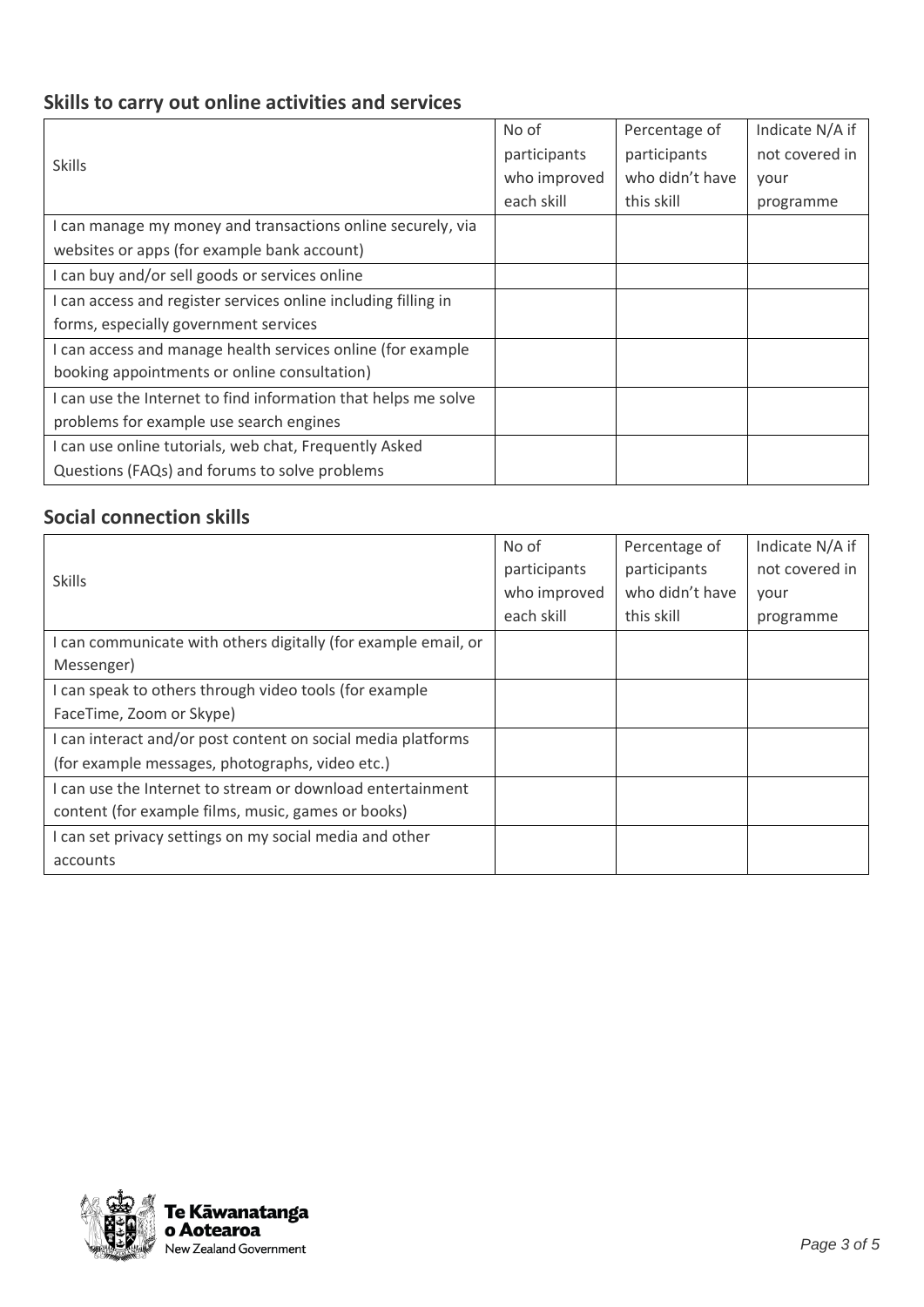### **Skills to be safe online**

|                                                                     | No of        | Percentage of   | Indicate N/A if |
|---------------------------------------------------------------------|--------------|-----------------|-----------------|
| <b>Skills</b>                                                       | participants | participants    | not covered in  |
|                                                                     | who improved | who didn't have | your            |
|                                                                     | each skill   | this skill      | programme       |
| I can keep the information I use to access my online accounts       |              |                 |                 |
| secure, by using different and secure passwords for websites        |              |                 |                 |
| and accounts                                                        |              |                 |                 |
| I can respond to requests for authentication (for example           |              |                 |                 |
| reactivate an account when I've forgotten my password)              |              |                 |                 |
| I can assess the risks and threats involved in carrying out         |              |                 |                 |
| activities online and act accordingly, including:                   |              |                 |                 |
| recognising and avoiding suspicious links in emails,<br>$\bullet$   |              |                 |                 |
| websites, social media messages and pop ups, and                    |              |                 |                 |
| know that clicking on these links is a risk                         |              |                 |                 |
| updating my computer security systems when                          |              |                 |                 |
| necessary to prevent viruses and other risks                        |              |                 |                 |
| identifying secure websites by looking for the padlock<br>$\bullet$ |              |                 |                 |
| and 'https' in the address bar                                      |              |                 |                 |
| I make sure not to share or use other people's data or              |              |                 |                 |
| intellectual property without their consent                         |              |                 |                 |
| I am careful with what I share online as I know that online         |              |                 |                 |
| activity produces a permanent record that can be accessed by        |              |                 |                 |
| others                                                              |              |                 |                 |

# **Motivation in using digital technology**

| <b>Skills</b>                                                | No of        | Percentage of   | Indicate N/A if |
|--------------------------------------------------------------|--------------|-----------------|-----------------|
|                                                              | participants | participants    | not covered in  |
|                                                              | who improved | who didn't have | vour            |
|                                                              | each skill   | this skill      | programme       |
| I see value in using the internet                            |              |                 |                 |
| I am aware of a range of information and activities that are |              |                 |                 |
| valuable to me on the internet                               |              |                 |                 |